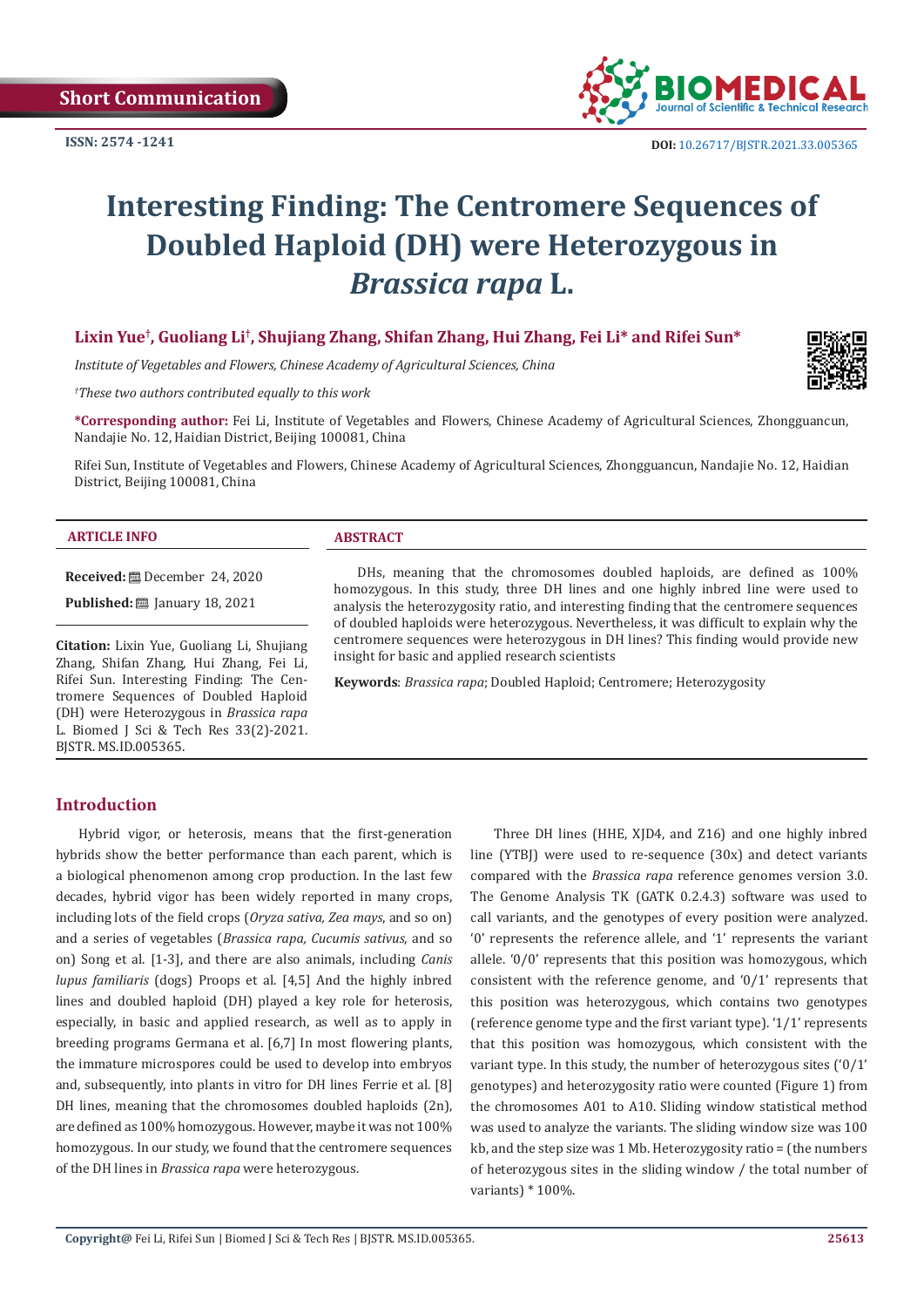

**Figure 1:** Analysis of the heterozygosity ratio and the number of heterozygous sites from chromosomes A01 to A10 in *Brassica rapa*.

The physical positions of centromere refered to the Brassica rapa reference genome 3.0 Zhang [9]. The three DH lines (HHE, XJD4, and Z16) and one highly inbred line (YTBJ) were genetically stable lines for generating hybrid, and the phenotypic traits were no longer isolated. However, the centromere sequences were heterozygous from 20% to 80% in A01 to A10 in the HHE, XJD4, Z16, and YTBJ lines (Figure 1), and the imaginary line regions were the centromere regions in Fig. 1. The numbers of heterozygous sites from the centromere region were significantly higher than other regions in the chromosomes (Figure 1). In A01/05/06/07/09, the heterozygosity of the centromere sequences was higher up to 80%, and there was only one the heterozygous peak in the chromosomes A05/06/07. However, in the A02/04/08/09, there were more than one heterozygous peak, and besides the centromere regions, there was one more heterozygous peak in the non-centromere regions. From Figure 1, the tendency of the number of heterozygous sites and heterozygosity ratio were almost same, except for the centromere regions of the chromosomes A02/06, which implied that the total number of sequencing sites at different location was various.

But it could not explain why the centromere sequences were heterozygous in DH lines. Why were the centromere sequences of the DH lines heterozygous? So far, there was no reliable evidence. There may be several possibilities. First, the centromere sequences of the DHs were not assembled well. With the development of the next-generation sequencing, lots of crop genomes were assembled Metzker [10]. However, some genome regions still remain recalcitrant and were not very well known. For example, there are lots of repeat sequences, and it was difficult to assemble the large repetitive regions under the existing technologies Metzker [10]. And the large of repetitive sequences could hide lots of key information, like centromere. Notoriously, it was very difficult to assemble the centromere sequences, and the high density of repetitive sequences (transposon elements) in these regions makes them assembly problematic Rudd et al. [11]. Second, there are so many transposon elements (TEs) and retro-transposon elements (Retro-TEs) in the centromere regions, and the transposons keep bouncing, which would result in the increasing of the heterozygosity. These long terminal repeat retrotransposons (LTR-RTs) burst events were